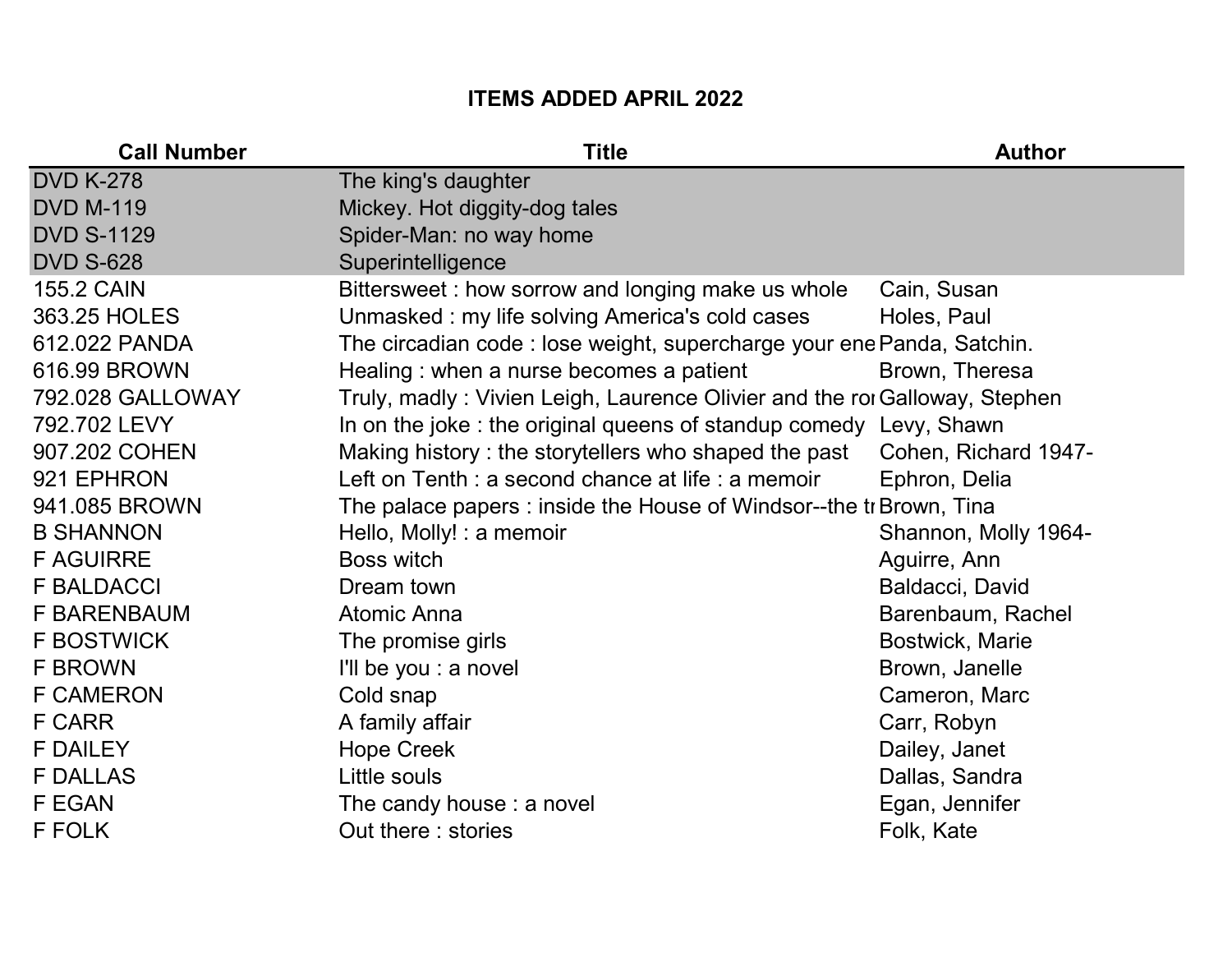| <b>Call Number</b>  | <b>Title</b>                                         | <b>Author</b>                |
|---------------------|------------------------------------------------------|------------------------------|
| <b>F GARMUS</b>     | Lessons in chemistry                                 | Garmus, Bonnie               |
| <b>F GINDER</b>     | Let's not do that again : a novel                    | Ginder, Grant                |
| <b>F GRAHAM</b>     | Crimson summer                                       | Graham, Heather              |
| <b>F GREEN</b>      | Sister stardust : a novel                            | Green, Jane 1968-            |
| <b>F HEPWORTH</b>   | The younger wife                                     | Hepworth, Sally              |
| <b>F HILLERMAN</b>  | The sacred bridge                                    | Hillerman, Anne 1949-        |
| <b>F HOLLAND</b>    | The echo man : a novel                               | Holland, Sam                 |
| F LEE               | Stan Lee's The devil's quintet : the armageddon code | Lee, Stan 1922-2018          |
| <b>F MANDEL</b>     | Sea of Tranquility                                   | Mandel, Emily St. John 1979- |
| <b>F MARTIN</b>     | The letter keeper                                    | Martin, Charles 1969-        |
| <b>F MCMAHON</b>    | The children on the hill                             | McMahon, Jennifer            |
| <b>F MILLER</b>     | Country born                                         | Miller, Linda Lael           |
| <b>F MONTGOMERY</b> | The echoes                                           | Montgomery, Jess             |
| <b>F PATTERSON</b>  | Death of the black widow                             | Patterson, James 1947-       |
| F PERKINS-VALDEZ    | Take my hand                                         | Perkins-Valdez, Dolen        |
| F RAY               | The missing treasures of Amy Ashton                  | Ray, Eleanor                 |
| <b>F ROLLINS</b>    | Kingdom of bones: a thriller                         | Rollins, James 1961-         |
| <b>F SANDFORD</b>   | The investigator                                     | Sandford, John 1944          |
| <b>F STEEL</b>      | <b>Beautiful</b>                                     | Steel, Danielle              |
| <b>F THAYNE</b>     | Summer at the Cape                                   | Thayne, RaeAnne              |
| <b>F TRIGIANI</b>   | The good left undone : a novel                       | Trigiani, Adriana            |
| <b>F WINSLOW</b>    | City on fire : a novel                               | Winslow, Don 1953-           |
| <b>F ZHANG</b>      | Four treasures of the sky                            | Zhang, Jenny                 |
| HOL P               | The Easter Story                                     | Pingry                       |
| <b>MF PERRY</b>     | Three debts paid                                     | Perry, Anne                  |
| <b>MF THOMAS</b>    | Fierce poison                                        | Thomas, Will 1958-           |
| <b>RF HANNON</b>    | Sea glass cottage                                    | Hannon, Irene                |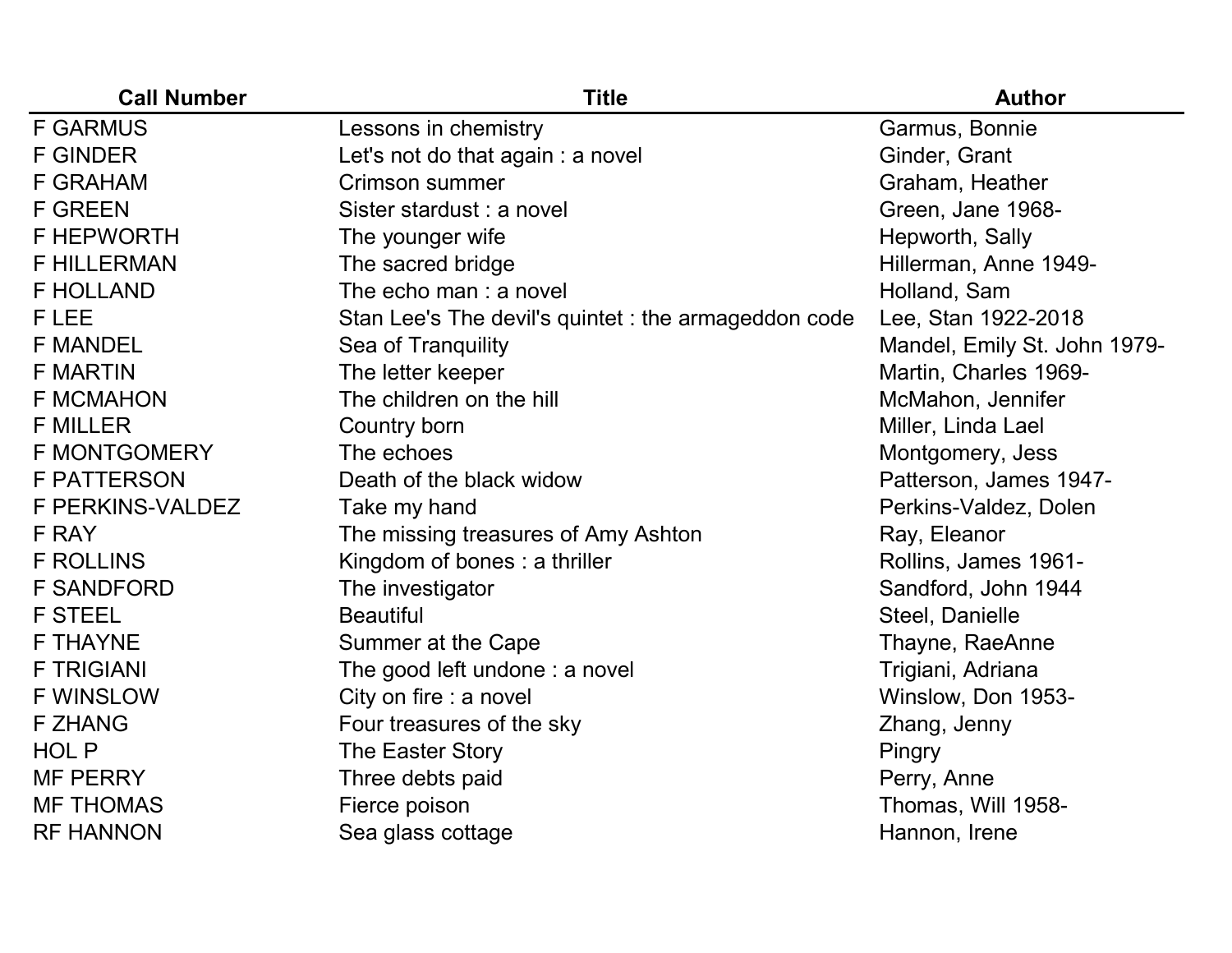| <b>Call Number</b>     | <b>Title</b>                                        | <b>Author</b>               |
|------------------------|-----------------------------------------------------|-----------------------------|
| <b>RF KINGSBURY</b>    | The Baxters : a prequel                             | Kingsbury, Karen            |
| <b>SF HUCHU</b>        | The library of the dead                             | Huchu, Tendai 1982-         |
| <b>SF KENYON</b>       | Shadow fallen                                       | Kenyon, Sherrilyn 1965-     |
| <b>BDBKH</b>           | My animal atlas: 270 amazing animals and where they | Holtfreter, Natsja          |
| J 794.8 POLINSKY       | <b>Mario</b>                                        | Polinsky, Paige V.          |
| <b>E ALEXANDER</b>     | Anglerfish: the seadevil of the deep                | Alexander, Elaine M.        |
| <b>E ARCHER</b>        | A hippy-hoppy toad                                  | Archer, Peggy               |
| E DIPUCCHIO            | Oona and the shark                                  | DiPucchio, Kelly            |
| <b>E FLETT</b>         | We all play = kimêtawânaw                           | Flett, Julie                |
| E GOMEZ                | Dress-up day                                        | Gómez, Blanca 1978-         |
| E HOWARD               | <b>Grace and Box</b>                                | Howard, Kim                 |
| <b>E MACOROL</b>       | A is for axolotl : an unusual animal ABC            | Macorol, Catherine          |
| <b>E MONSEN</b>        | Chester van Chime who forgot how to rhyme           | Monsen, Avery               |
| <b>E NORMAN</b>        | One-osaurus, two-osaurus                            | Norman, Kim                 |
| <b>E PAQUETTE</b>      | All from a walnut                                   | Paquette, Ammi-Joan         |
| E POLACCO              | Rechenka's eggs                                     | Polacco, Patricia.          |
| <b>E RUSSO</b>         | Sloth sleeps over                                   | Russo, Blythe               |
| <b>E STEVENS</b>       | The donkey egg                                      | Stevens, Janet              |
| E THOMPKINS-BIGELOW    | Abdul's story                                       | Thompkins-Bigelow, Jamilah  |
| <b>E TOMLINSON</b>     | A blue kind of day                                  | Tomlinson, Rachel           |
| <b>E TUCKER</b>        | The garden we share                                 | Tucker, Zoë                 |
| <b>E WENZEL</b>        | Hello hello                                         | Wenzel, Brendan             |
| E WOOD                 | Goodnight, little duckling                          | Wood, A. J.                 |
| E WU                   | Tofu takes time                                     | Wu, Helen H.                |
| <b>E YOUNG</b>         | Emile and the field                                 | Young, Kevin 1970-          |
| <b>E YOUNG</b>         | Play this book                                      | Young, Jessica (Jessica E.) |
| <b>READ BERENSTAIN</b> | The Berenstain bears' lemonade stand                | Berenstain, Mike 1951-      |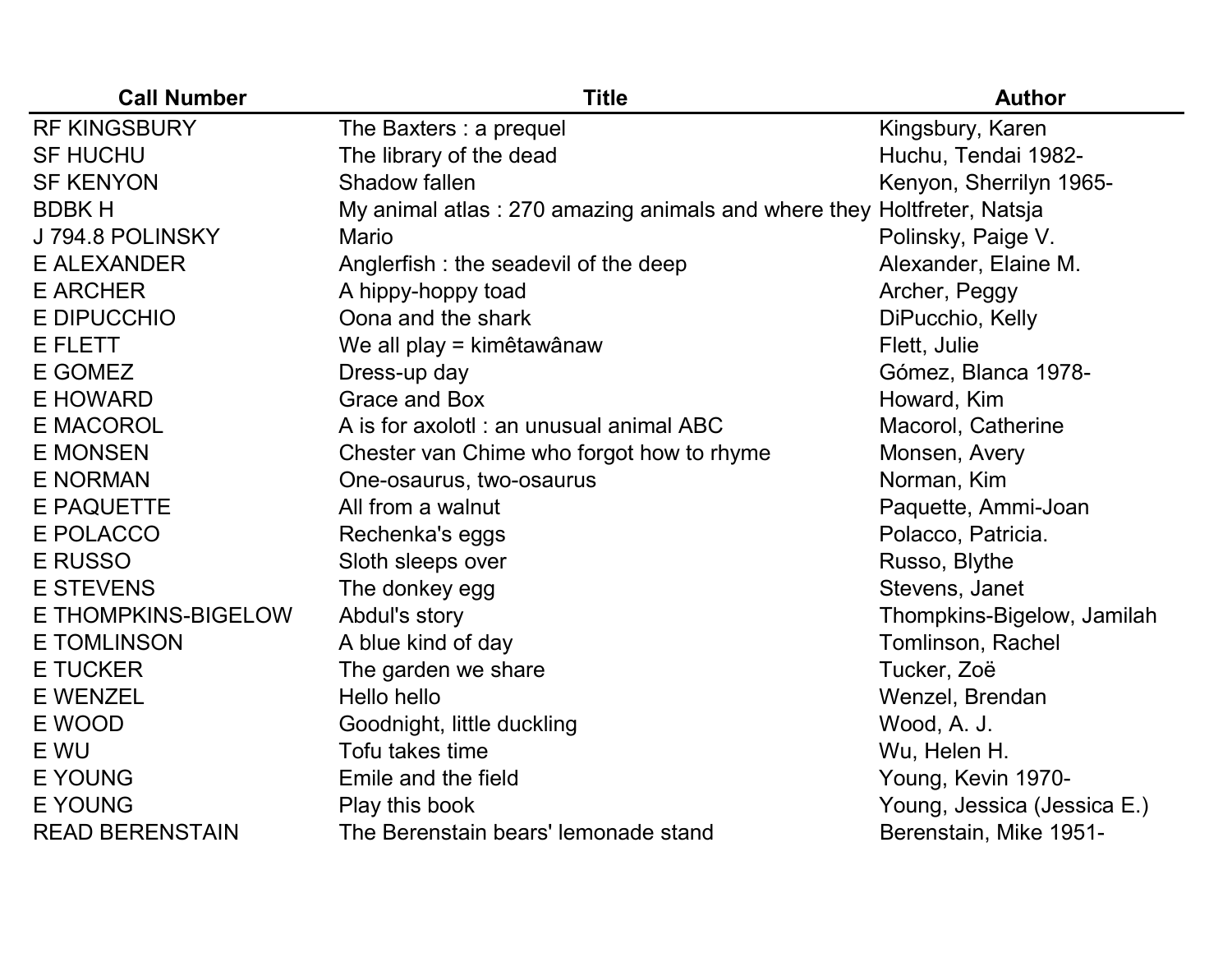| <b>Call Number</b>       | <b>Title</b>                                                                  | <b>Author</b>       |
|--------------------------|-------------------------------------------------------------------------------|---------------------|
| <b>READ CHARLESWORTH</b> | Nonfiction sight word readers: guided reading level B                         | Charlesworth, Liza  |
| <b>READ COUGHLAN</b>     | Not without my whale                                                          | Coughlan, Billy     |
| <b>READ ENGLISH</b>      | Pirates don't drive diggers                                                   | English, Alex       |
| <b>READ HOLABIRD</b>     | Angelina Ballerina tries again                                                | Holabird, Katharine |
| <b>READ KOSTER</b>       | Ariel's brave kitten                                                          | Koster, Amy Sky     |
| <b>READ PAW</b>          | Save the dinosaurs!                                                           | Huntley, Tex        |
| <b>JB HUBBLE</b>         | The boy whose head was filled with stars : a life of Edw Marinov, Isabelle    |                     |
| <b>JF 1 DICAMILLO</b>    | Mercy Watson: princess in disguise                                            | DiCamillo, Kate     |
| JF 3 HALE                | The princess in black and the giant problem                                   | Hale, Shannon       |
| JF 3 HALE                | The Princess in Black and the mermaid princess                                | Hale, Shannon       |
| <b>JF 3 PILKEY</b>       | Captain Underpants and the sensational saga of Sir Stil Pilkey, Dav 1966-     |                     |
| <b>JF 3 STILTON</b>      | The battle for Crystal Castle : the thirteenth adventure ii Stilton, Geronimo |                     |
| JF 3-4-GN PEIRCE         | Big Nate: all work and no play: a collection of Sundays Peirce, Lincoln.      |                     |
| JF 3-4-GN PEIRCE         | Big Nate goes for broke                                                       | Peirce, Lincoln     |
| JF 3-4-GN PEIRCE         | Big Nate: genius mode                                                         | Peirce, Lincoln     |
| JF 3-4-GN PEIRCE         | Big Nate. Great minds think alike                                             | Peirce, Lincoln     |
| JF 3-4-GN PEIRCE         | Big Nate: revenge of the Cream Puffs                                          | Peirce, Lincoln     |
| JF 3-4-GN PEIRCE         | Big Nate: hug it out!                                                         | Peirce, Lincoln     |
| JF 3-4-GN PEIRCE         | Big Nate in your face!                                                        | Peirce, Lincoln     |
| JF 3-4-GN PEIRCE         | Big Nate: here goes nothing                                                   | Peirce, Lincoln     |
| JF 3-4-GN PEIRCE         | Big Nate: what could possibly go wrong?                                       | Peirce, Lincoln     |
| JF 3-4-GN PEIRCE         | Big Nate in the zone                                                          | Peirce, Lincoln     |
| JF 3-4-GN PEIRCE         | <b>Big Nate stays classy</b>                                                  | Peirce, Lincoln     |
| JF 3-4-GN PILKEY         | Cat Kid Comic Club : on purpose                                               | Pilkey, Dav 1966-   |
| <b>JF 5-GN GAPSTUR</b>   | Sort of super                                                                 | Gapstur, Eric       |
| <b>JF CHOKSHI</b>        | Aru Shah and the nectar of immortality                                        | Chokshi, Roshani    |
| <b>JF DOWNING</b>        | When life gives you lemons, make peach pie                                    | Downing, Erin       |